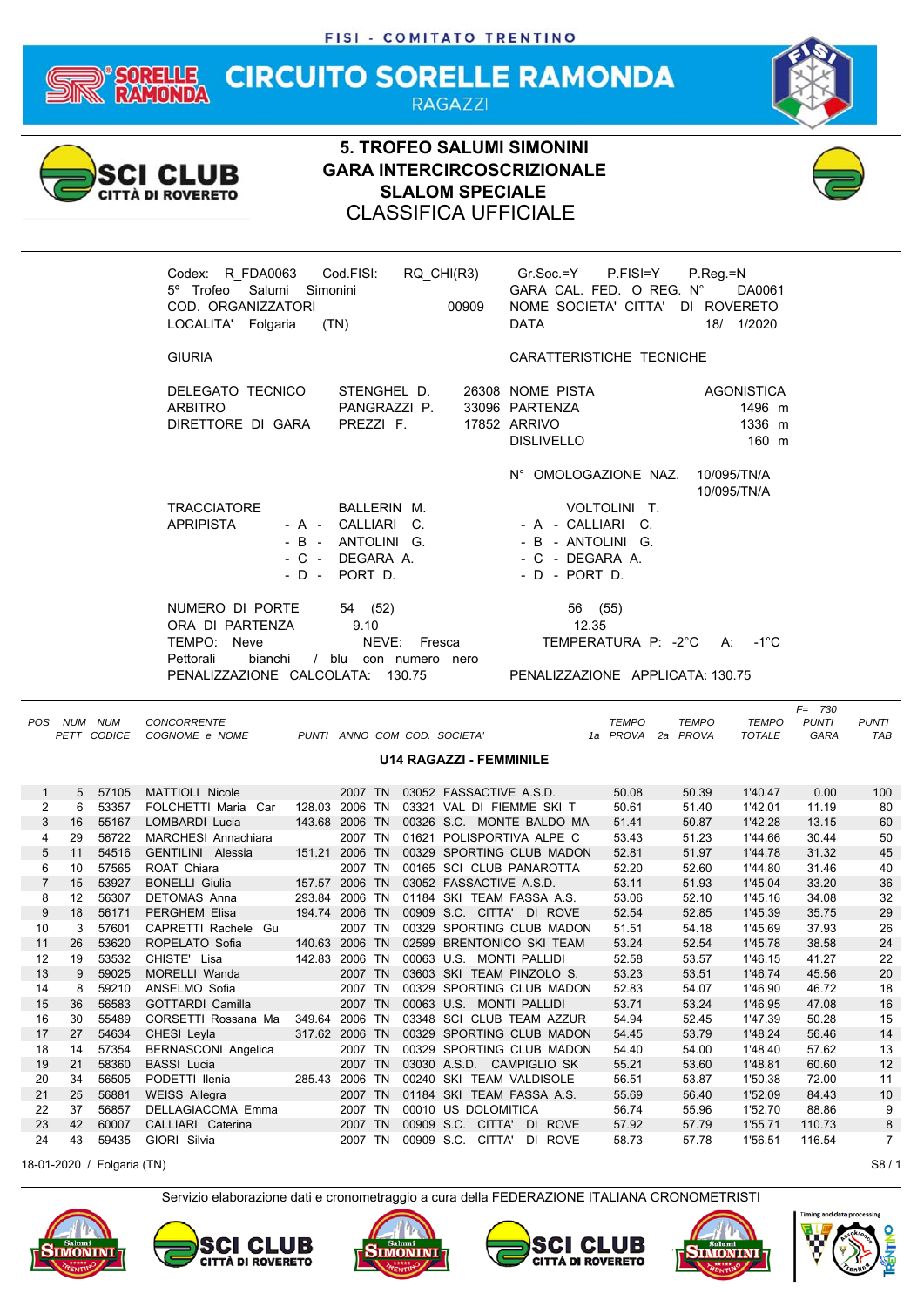# **SORELLE CIRCUITO SORELLE RAMONDA** RAGAZZI



|                 | POS NUM NUM     |          | <b>CONCORRENTE</b><br>PETT CODICE COGNOME e NOME        |                |         |  | PUNTI ANNO COM COD. SOCIETA'             |                                              | <b>TEMPO</b><br>1a PROVA | <b>TEMPO</b><br>2a PROVA | <b>TEMPO</b><br><b>TOTALE</b> | $F = 730$<br><b>PUNTI</b><br><b>GARA</b> | <b>PUNTI</b><br><b>TAB</b> |
|-----------------|-----------------|----------|---------------------------------------------------------|----------------|---------|--|------------------------------------------|----------------------------------------------|--------------------------|--------------------------|-------------------------------|------------------------------------------|----------------------------|
| <b>ISCRITTI</b> |                 |          | 43<br>                                                  |                |         |  |                                          |                                              |                          |                          |                               |                                          |                            |
|                 |                 |          | NON PARTITI 1a PROVA<br>0                               |                |         |  |                                          |                                              |                          |                          |                               |                                          |                            |
|                 |                 |          | NON ARRIVATI 1a PROVA<br>10                             |                |         |  |                                          |                                              |                          |                          |                               |                                          |                            |
|                 |                 | 2 53239  | <b>CORTINOVIS Carlotta</b>                              |                |         |  | 188.58 2006 TN 01184 SKI TEAM FASSA A.S. |                                              |                          |                          |                               |                                          |                            |
|                 | $\overline{4}$  | 58418    | <b>GIARETTA Marta</b>                                   |                | 2007 TN |  |                                          | 02653 FALCONERI SKITEAM A                    |                          |                          |                               |                                          |                            |
|                 | 13              | 54015    | <b>BRANDOLISE Carlotta</b>                              |                | 2006 TN |  | 00368 S.C. CIMA DODICI A.                |                                              |                          |                          |                               |                                          |                            |
|                 | 17 <sup>2</sup> | 54982    | <b>OBLETTER Carolina</b>                                | 224.27 2006 TN |         |  | 01184 SKI TEAM FASSA A.S.                |                                              |                          |                          |                               |                                          |                            |
|                 | 22              | 58034    | BATTISTI Asia                                           |                |         |  | 2007 TN 00172 SCI CLUB ANAUNE - C        |                                              |                          |                          |                               |                                          |                            |
|                 | 24              | 53817    | FIOROT Swami                                            | 166.93 2006 TN |         |  | 01184 SKI TEAM FASSA A.S.                |                                              |                          |                          |                               |                                          |                            |
|                 | 31              | 57461    | <b>CREPAZ Matilde</b>                                   |                | 2007 TN |  | 03052 FASSACTIVE A.S.D.                  |                                              |                          |                          |                               |                                          |                            |
|                 | 32              | 55084    | FOSCO Swami                                             |                |         |  | 357.66 2006 TN 01184 SKI TEAM FASSA A.S. |                                              |                          |                          |                               |                                          |                            |
|                 |                 | 33 54460 | CHINI Rubina                                            |                |         |  | 287.60 2006 TN 00224 SKI TEAM PAGANELLA  |                                              |                          |                          |                               |                                          |                            |
|                 | 41              |          | 57252 GILMOZZI Matilde                                  |                |         |  |                                          | 2007 TN 01621 POLISPORTIVA ALPE C            |                          |                          |                               |                                          |                            |
|                 |                 |          | SQUALIFICATI 1a PROVA<br>$\overline{\phantom{1}}$       |                |         |  |                                          |                                              |                          |                          |                               |                                          |                            |
|                 |                 |          | 28 57705 FAIFER Karin                                   |                |         |  |                                          | 2007 TN 00165 SCI CLUB PANAROTTA PORTA N. 37 |                          |                          |                               |                                          |                            |
|                 |                 |          | NON PARTITI 2a PROVA<br>0<br>NON ARRIVATI 2a PROVA<br>8 |                |         |  |                                          |                                              |                          |                          |                               |                                          |                            |
|                 | $1 \quad$       | 53679    | MOCATTI Giorgia                                         | 216.47 2006 TN |         |  | 00240 SKI TEAM VALDISOLE                 |                                              |                          |                          |                               |                                          |                            |
|                 | $7^{\circ}$     | 53417    | RIGHI Ludovica                                          | 101.71 2006 TN |         |  | 03395 SCI CLUB EDELWEISS                 |                                              |                          |                          |                               |                                          |                            |
|                 | 20              | 53908    | VAL Margherita                                          | 162.62 2006 TN |         |  |                                          | 02653 FALCONERI SKITEAM A                    |                          |                          |                               |                                          |                            |
|                 | 23              | 53810    | ZINI Rebecca                                            | 162.75 2006 TN |         |  | 00172 SCI CLUB ANAUNE - C                |                                              |                          |                          |                               |                                          |                            |
|                 | 35              | 55386    | MICLET Ilaria                                           | 261.36 2006 TN |         |  | 00416 U.S. PRIMIERO A.S.D                |                                              |                          |                          |                               |                                          |                            |
|                 | 38              | 55861    | <b>VIANELLO Clementina</b>                              | 324.71 2006 TN |         |  |                                          | 00909 S.C. CITTA' DI ROVE                    |                          |                          |                               |                                          |                            |
|                 | 39              | 54411    | <b>VENTURA Giulia</b>                                   | 305.13 2006 TN |         |  |                                          | 03315 U.S. CORNACCI TESER                    |                          |                          |                               |                                          |                            |
|                 | 40              | 54899    | <b>BONAPACE Chiara</b>                                  | 351.97 2006 TN |         |  |                                          | 00909 S.C. CITTA' DI ROVE                    |                          |                          |                               |                                          |                            |

SQUALIFICATI 2a PROVA ... 0

ESPOSTA ORE: 14.35 LA GIURIA

18-01-2020 / Folgaria (TN) S8 / 2











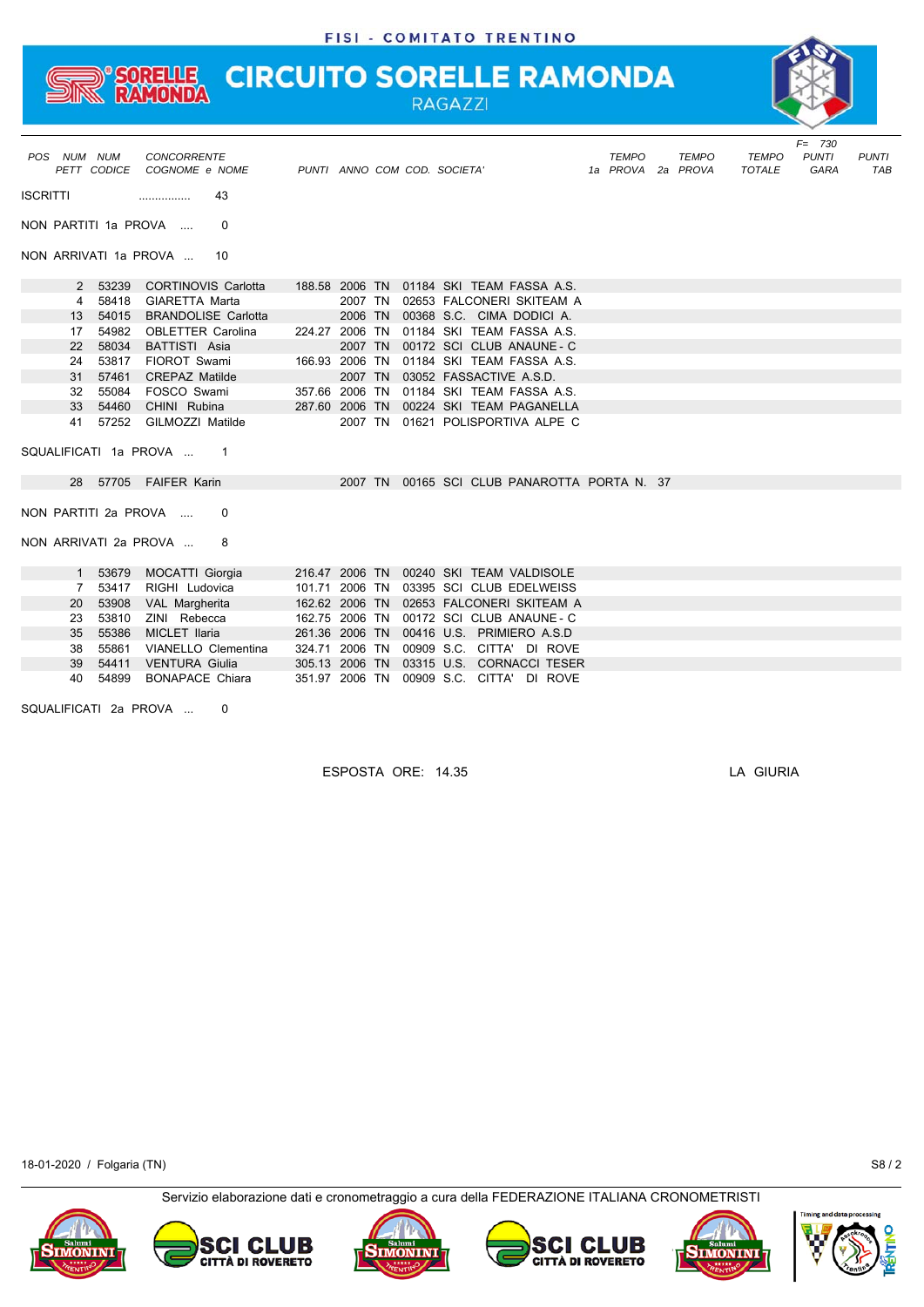#### **CIRCUITO SORELLE RAMONDA** FORELLE<br>RAMONDA **RAGAZZI**



## **5. TROFEO SALUMI SIMONINI GARA INTERCIRCOSCRIZIONALE SLALOM SPECIALE** CLASSIFICA UFFICIALE



| Codex: R MDA0064<br>5º Trofeo Salumi<br>Simonini<br>COD. ORGANIZZATORI<br>LOCALITA' Folgaria<br>(TN)       | Cod.FISI:<br>RQ CHI(R3)<br>00909                                                                             | P.FISI=Y<br>$Gr.Soc = Y$<br>GARA CAL. FED. O REG. N°<br>NOME SOCIETA' CITTA' DI ROVERETO<br><b>DATA</b>                                                      | $P_{\cdot}$ Reg $=$ N<br>DA0061<br>18/ 1/2020                         |
|------------------------------------------------------------------------------------------------------------|--------------------------------------------------------------------------------------------------------------|--------------------------------------------------------------------------------------------------------------------------------------------------------------|-----------------------------------------------------------------------|
| <b>GIURIA</b>                                                                                              |                                                                                                              | CARATTERISTICHE TECNICHE                                                                                                                                     |                                                                       |
| DELEGATO TECNICO<br><b>ARBITRO</b><br>DIRETTORE DI GARA<br><b>TRACCIATORE</b><br><b>APRIPISTA</b><br>- A - | STENGHEL D.<br>PANGRAZZI P.<br>PREZZI F.<br>BALLERIN M.<br>CALLIARI C.<br>- B - ANTOLINI G.                  | 26308 NOME PISTA<br>33096 PARTENZA<br>17852 ARRIVO<br><b>DISLIVELLO</b><br>N° OMOLOGAZIONE NAZ.<br>VOLTOLINI T.<br>- A - CALLIARI<br>C.<br>- B - ANTOLINI G. | AGONISTICA<br>1496 m<br>1336 m<br>160 m<br>10/095/TN/A<br>10/095/TN/A |
| NUMERO DI PORTE<br>ORA DI PARTENZA<br>TEMPO: Neve<br>Pettorali<br>bianchi<br>PENALIZZAZIONE CALCOLATA:     | - C - DEGARA A.<br>- D - PORT D.<br>54 (52)<br>9.30<br>NFVF:<br>Fresca<br>/ blu con numero<br>nero<br>145.79 | - C - DEGARA A.<br>- D - PORT D.<br>56 (55)<br>12.50<br>TEMPERATURA P: -2°C<br>PENALIZZAZIONE APPLICATA: 145.79                                              | $-1^{\circ}$ C<br>A:                                                  |

| <b>POS</b>     | <b>NUM</b> | <b>NUM</b><br><b>PETT CODICE</b> | <b>CONCORRENTE</b><br>COGNOME e NOME |                |         |           |            | PUNTI ANNO COM COD. SOCIETA'  | <b>TEMPO</b><br>1a PROVA | <b>TEMPO</b><br>PROVA<br>2a | <b>TEMPO</b><br><b>TOTALE</b> | $F = 730$<br><b>PUNTI</b><br>GARA | <b>PUNTI</b><br><b>TAB</b> |
|----------------|------------|----------------------------------|--------------------------------------|----------------|---------|-----------|------------|-------------------------------|--------------------------|-----------------------------|-------------------------------|-----------------------------------|----------------------------|
|                |            |                                  |                                      |                |         |           |            | <b>U14 RAGAZZI - MASCHILE</b> |                          |                             |                               |                                   |                            |
| 1              | 45         | 54055                            | <b>FOCHER Mirko</b>                  |                | 2006    | <b>TN</b> |            | 00141 S.C. PEJO-TONALE A.     | 47.05                    | 48.38                       | 1'35.43                       | 0.00                              | 100                        |
| 2              | 52         | 55183                            | ARMARI Andrea Franc                  | 116.37         | 2006    | <b>TN</b> |            | 00329 SPORTING CLUB MADON     | 50.37                    | 47.95                       | 1'38.32                       | 22.11                             | 80                         |
| 3              | 53         | 55703                            | <b>MARTINI Filippo</b>               | 124.81         | 2006    | <b>TN</b> |            | 03396 WONDER SKI A.S.D.       | 49.89                    | 49.44                       | 1'39.33                       | 29.83                             | 60                         |
| 4              | 47         | 54864                            | NICOLINI Giacomo                     | 292.84         | 2006 TN |           |            | 02653 FALCONERI SKITEAM A     | 49.61                    | 49.79                       | 1'39.40                       | 30.37                             | 50                         |
| 5              | 58         | 56262                            | SBOCCHI Samuele                      | 278.04         | 2006 TN |           |            | 00329 SPORTING CLUB MADON     | 50.29                    | 49.33                       | 1'39.62                       | 32.05                             | 45                         |
| 6              | 50         | 55820                            | KONI Klajdi                          | 233.04         | 2006 TN |           |            | 01689 S.C. AGONISTICA TRE     | 50.86                    | 49.92                       | 1'40.78                       | 40.93                             | 40                         |
| $\overline{7}$ | 60         | 55986                            | <b>FONTANA Federico</b>              | 215.26         | 2006 TN |           | 00063 U.S. | <b>MONTI PALLIDI</b>          | 49.71                    | 52.95                       | 1'42.66                       | 55.31                             | 36                         |
| 8              | 62         | 58645                            | <b>LARCHER Luca</b>                  |                | 2007 TN |           |            | 03321 VAL DI FIEMME SKI T     | 52.74                    | 50.90                       | 1'43.64                       | 62.80                             | 32                         |
| 9              | 69         | 55938                            | <b>DEGAN Marco</b>                   | 300.38 2006 TN |         |           |            | 03348 SCI CLUB TEAM AZZUR     | 53.17                    | 51.05                       | 1'44.22                       | 67.24                             | 29                         |
| 10             | 57         | 56308                            | MIOLA Ludovico                       | 294.22 2006 TN |         |           |            | 03395 SCI CLUB EDELWEISS      | 53.72                    | 51.01                       | 1'44.73                       | 71.14                             | 26                         |
| 11             | 74         | 56493                            | <b>SMESNJAK Sebastian</b>            | 282.15         | 2006 TN |           |            | 03321 VAL DI FIEMME SKI T     | 53.69                    | 51.07                       | 1'44.76                       | 71.37                             | 24                         |
| 12             | 78         | 55074                            | <b>BAGOZZI Kevin</b>                 | 342.05         | 2006 TN |           |            | 02949 AGONISTICA VALSABBI     | 52.97                    | 51.96                       | 1'44.93                       | 72.67                             | 22                         |
| 13             | 54         | 57686                            | <b>LORANZI Luca</b>                  |                | 2007 TN |           |            | 00329 SPORTING CLUB MADON     | 54.03                    | 50.91                       | 1'44.94                       | 72.75                             | 20                         |
| 14             | 68         | 56995                            | LONGO Lorenzo                        |                | 2007 TN |           |            | 00416 U.S. PRIMIERO A.S.D     | 53.44                    | 53.17                       | 1'46.61                       | 85.52                             | 18                         |
| 15             | 79         | 664846                           | DALLA SERRA Filippo                  |                | 2007 TN |           |            | 00240 SKI TEAM VALDISOLE      | 55.26                    | 51.80                       | 1'47.06                       | 88.96                             | 16                         |
| 16             | 73         | 53262                            | <b>BRUNNER Francesco</b>             | 316.43         | 2006 TN |           |            | 03052 FASSACTIVE A.S.D.       | 55.04                    | 52.18                       | 1'47.22                       | 90.19                             | 15                         |
| 17             | 65         | 53783                            | SANTACROCE Alessand                  | 236.06         | 2006 TN |           |            | 03321 VAL DI FIEMME SKI T     | 53.69                    | 54.77                       | 1'48.46                       | 99.67                             | 14                         |
| 18             | 100        | 56725                            | <b>BUSETTI Mario</b>                 |                | 2007 TN |           |            | 00172 SCI CLUB ANAUNE - C     | 55.09                    | 54.03                       | 1'49.12                       | 104.72                            | 13                         |
| 19             | 91         | 55642                            | <b>ZANIBONI Cesare</b>               | 341.82 2006 TN |         |           |            | 01184 SKI TEAM FASSA A.S.     | 56.06                    | 54.91                       | 1'50.97                       | 118.87                            | 12                         |
| 20             | 94         | 58674                            | <b>DEVILLE Davide</b>                |                | 2007 TN |           |            | 00063 U.S. MONTI PALLIDI      | 55.65                    | 55.35                       | 1'51.00                       | 119.10                            | 11                         |
| 21             | 85         | 55422                            | SLAIFER ZILLER Jan                   | 343.80         | 2006 TN |           |            | 00329 SPORTING CLUB MADON     | 1'00.28                  | 52.94                       | 1'53.22                       | 136.09                            | 10                         |
| 22             | 87         | 56552                            | PASSERINI Sandro                     |                | 2007 TN |           |            | 02599 BRENTONICO SKI TEAM     | 56.29                    | 57.54                       | 1'53.83                       | 140.75                            | 9                          |
| 23             | 93         | 54160                            | PASQUALI Edoardo                     |                | 2006 TN |           |            | 00224 SKI TEAM PAGANELLA      | 58.72                    | 55.13                       | 1'53.85                       | 140.91                            | 8                          |
| 24             | 96         | 59308                            | <b>BIZZARRI</b> Luca                 |                | 2007 TN |           |            | 00172 SCI CLUB ANAUNE - C     | 57.56                    | 56.99                       | 1'54.55                       | 146.26                            | $\overline{7}$             |

18-01-2020 / Folgaria (TN) S8 / 1











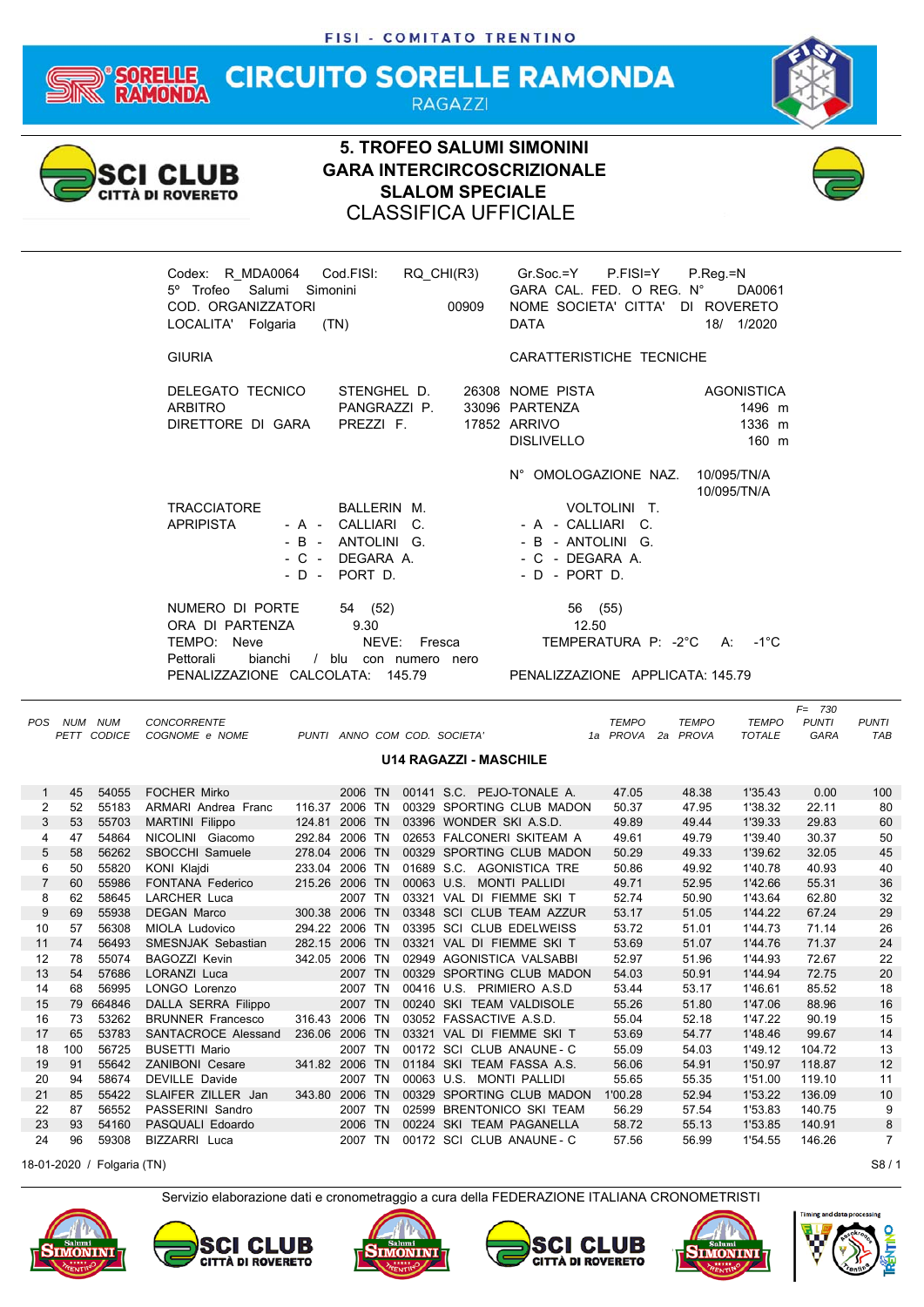# **SORELLE CIRCUITO SORELLE RAMONDA** RAGAZZI



| POS NUM NUM     |      | PETT CODICE | <b>CONCORRENTE</b><br>COGNOME e NOME                                              |                   |         |  | PUNTI ANNO COM COD. SOCIETA' |                                                     | TEMPO<br>1a PROVA 2a PROVA | <b>TEMPO</b> | TEMPO<br>TOTALE | $F = 730$<br><b>PUNTI</b><br>GARA | <b>PUNTI</b><br>TAB |
|-----------------|------|-------------|-----------------------------------------------------------------------------------|-------------------|---------|--|------------------------------|-----------------------------------------------------|----------------------------|--------------|-----------------|-----------------------------------|---------------------|
|                 |      |             | 25 86 57963 MATTARELLI Giovanni                                                   |                   |         |  |                              | 2007 TN 03030 A.S.D. CAMPIGLIO SK                   | 59.32                      | 56.89        | 1'56.21         | 158.96                            | $6\overline{6}$     |
| <b>ISCRITTI</b> |      |             | 58                                                                                |                   |         |  |                              |                                                     |                            |              |                 |                                   |                     |
|                 |      |             | NON PARTITI 1a PROVA<br>$\Omega$                                                  |                   |         |  |                              |                                                     |                            |              |                 |                                   |                     |
|                 |      |             | NON ARRIVATI 1a PROVA<br>12                                                       |                   |         |  |                              |                                                     |                            |              |                 |                                   |                     |
|                 | 49   | 53241       | FARINA Leonardo                                                                   | <b>CONTRACTOR</b> | 2006 TN |  |                              | 01184 SKI TEAM FASSA A.S.                           |                            |              |                 |                                   |                     |
|                 | 56   | 54381       | DEFLORIAN Nicola                                                                  |                   |         |  |                              | 216.50 2006 TN 00131 A.S.D. CAURIOL                 |                            |              |                 |                                   |                     |
|                 |      | 59 54199    | <b>ZANONER Luca</b>                                                               | 190.26 2006 TN    |         |  |                              | 00063 U.S. MONTI PALLIDI                            |                            |              |                 |                                   |                     |
|                 |      | 63 55016    | MARTINI Ivan                                                                      |                   |         |  |                              | 271.95 2006 TN 00141 S.C. PEJO-TONALE A.            |                            |              |                 |                                   |                     |
|                 | 70   | 53451       | SEGANTI Nathan                                                                    | 276.31 2006 TN    |         |  |                              | 02599 BRENTONICO SKI TEAM                           |                            |              |                 |                                   |                     |
|                 |      | 76 59883    | GUGLIELMI Alberto                                                                 |                   | 2007 TN |  |                              | 03321 VAL DI FIEMME SKI T                           |                            |              |                 |                                   |                     |
|                 |      | 77 57925    | MONI Alessandro                                                                   |                   |         |  |                              | 2007 TN 03396 WONDER SKI A.S.D.                     |                            |              |                 |                                   |                     |
|                 | 82   | 54070       | GIONGO Alessandro                                                                 | 295.26 2006 TN    |         |  |                              | 02653 FALCONERI SKITEAM A                           |                            |              |                 |                                   |                     |
|                 |      | 95 54289    | D'AMICO Sebastiano                                                                |                   |         |  |                              | 225.18 2006 TN 03030 A.S.D. CAMPIGLIO SK            |                            |              |                 |                                   |                     |
|                 | 97   | 55946       | <b>VALENTINI Gabriele</b>                                                         |                   |         |  |                              | 360.12 2006 TN 00165 SCI CLUB PANAROTTA             |                            |              |                 |                                   |                     |
|                 | 98   | 53630       | ANDREOLI ANDREONI P 277.06 2006 TN                                                |                   |         |  |                              | 00329 SPORTING CLUB MADON                           |                            |              |                 |                                   |                     |
|                 |      | 102 60070   | <b>BURLON Simone</b>                                                              |                   |         |  |                              | 2007 TN 00063 U.S. MONTI PALLIDI                    |                            |              |                 |                                   |                     |
|                 |      |             | SQUALIFICATI 1a PROVA<br>3                                                        |                   |         |  |                              |                                                     |                            |              |                 |                                   |                     |
|                 |      |             | 46 58113 SCALFI Ezio                                                              |                   | 2007 TN |  |                              | 00329 SPORTING CLUB MADON PORTA N.19                |                            |              |                 |                                   |                     |
|                 |      |             | 61 54773 WEISS Luca                                                               |                   |         |  |                              | 150.05 2006 TN 03052 FASSACTIVE A.S.D.              | PORTA N. 41                |              |                 |                                   |                     |
|                 |      |             | 67 54485 MELZI D'ERIL Jacopo 154.93 2006 TN 00282 S.C. VERMIGLIO TONA PORTA N. 23 |                   |         |  |                              |                                                     |                            |              |                 |                                   |                     |
|                 |      |             | NON PARTITI 2a PROVA<br>0                                                         |                   |         |  |                              |                                                     |                            |              |                 |                                   |                     |
|                 |      |             | NON ARRIVATI 2a PROVA  15                                                         |                   |         |  |                              |                                                     |                            |              |                 |                                   |                     |
|                 | 48   |             | 54828 VALT Edoardo                                                                |                   |         |  |                              | 124.42 2006 TN 00063 U.S. MONTI PALLIDI             |                            |              |                 |                                   |                     |
|                 |      |             | 51 56723 MASSARENTI Matteo                                                        |                   |         |  |                              | 2007 TN 03395 SCI CLUB EDELWEISS                    |                            |              |                 |                                   |                     |
|                 | 55   | 54177       | FIETTA Romano                                                                     |                   |         |  |                              | 241.62 2006 TN 00368 S.C. CIMA DODICI A.            |                            |              |                 |                                   |                     |
|                 | 66   | 55070       | OSS PAPOT Thomas                                                                  | 195.51 2006 TN    |         |  |                              | 00165 SCI CLUB PANAROTTA                            |                            |              |                 |                                   |                     |
|                 | 72   | 54484       | MELZI D'ERIL Gregor                                                               |                   |         |  |                              | 275.57 2006 TN 00282 S.C. VERMIGLIO TONA            |                            |              |                 |                                   |                     |
|                 | 75   | 58790       | <b>TRENTINI Riccardo</b>                                                          |                   | 2007 TN |  |                              | 00909 S.C. CITTA' DI ROVE                           |                            |              |                 |                                   |                     |
|                 | 81   | 56507       | <b>VANNUCCI Mick</b>                                                              | 336.99 2006 TN    |         |  |                              | 01184 SKI TEAM FASSA A.S.                           |                            |              |                 |                                   |                     |
|                 | 83   | 57235       | GUIOTTO Riccardo                                                                  |                   | 2007 TN |  |                              | 02653 FALCONERI SKITEAM A                           |                            |              |                 |                                   |                     |
|                 | 84   | 58065       | GIRARDI Gabriele                                                                  |                   | 2007 TN |  |                              | 00224 SKI TEAM PAGANELLA                            |                            |              |                 |                                   |                     |
|                 | 88   | 60115       | VALLE Stefano                                                                     |                   |         |  |                              | 2007 TN 01621 POLISPORTIVA ALPE C                   |                            |              |                 |                                   |                     |
|                 | 89   | 57692       | <b>GEMO Nicola</b>                                                                |                   | 2007 TN |  |                              | 03348 SCI CLUB TEAM AZZUR                           |                            |              |                 |                                   |                     |
|                 | 90   | 59225       | STEFANI Tommaso                                                                   |                   |         |  |                              | 2007 TN 00329 SPORTING CLUB MADON                   |                            |              |                 |                                   |                     |
|                 | 92   |             | 54445 ZUCCATO Enrico                                                              |                   |         |  |                              | 2006 TN 03348 SCI CLUB TEAM AZZUR                   |                            |              |                 |                                   |                     |
|                 | 99   | 59621       | POLATO Giovanni                                                                   |                   |         |  |                              | 2007 TN 00416 U.S. PRIMIERO A.S.D                   |                            |              |                 |                                   |                     |
|                 | 101  | 55634       | <b>BECCARI Francesco</b>                                                          |                   |         |  |                              | 2006 TN 00416 U.S. PRIMIERO A.S.D                   |                            |              |                 |                                   |                     |
|                 |      |             | SQUALIFICATI 2a PROVA<br>3                                                        |                   |         |  |                              |                                                     |                            |              |                 |                                   |                     |
|                 | 64 - | 53420       | GIACOMETTI Fabrizio                                                               | 246.85 2006 TN    |         |  |                              | 00368 S.C. CIMA DODICI A.                           | PORTA N. 32                |              |                 |                                   |                     |
|                 | 71   |             | 59772 FARINA Samuele                                                              |                   | 2007 TN |  |                              | 01184 SKI TEAM FASSA A.S. PORTA N. 44               |                            |              |                 |                                   |                     |
|                 | 80   |             | 54927 ANGELI Nicolo'                                                              |                   |         |  |                              | 298.26 2006 TN 01809 AGONISTICA CAMPIGLI PORTA N. 7 |                            |              |                 |                                   |                     |

ESPOSTA ORE: 14.35 LA GIURIA

18-01-2020 / Folgaria (TN) S8 / 2











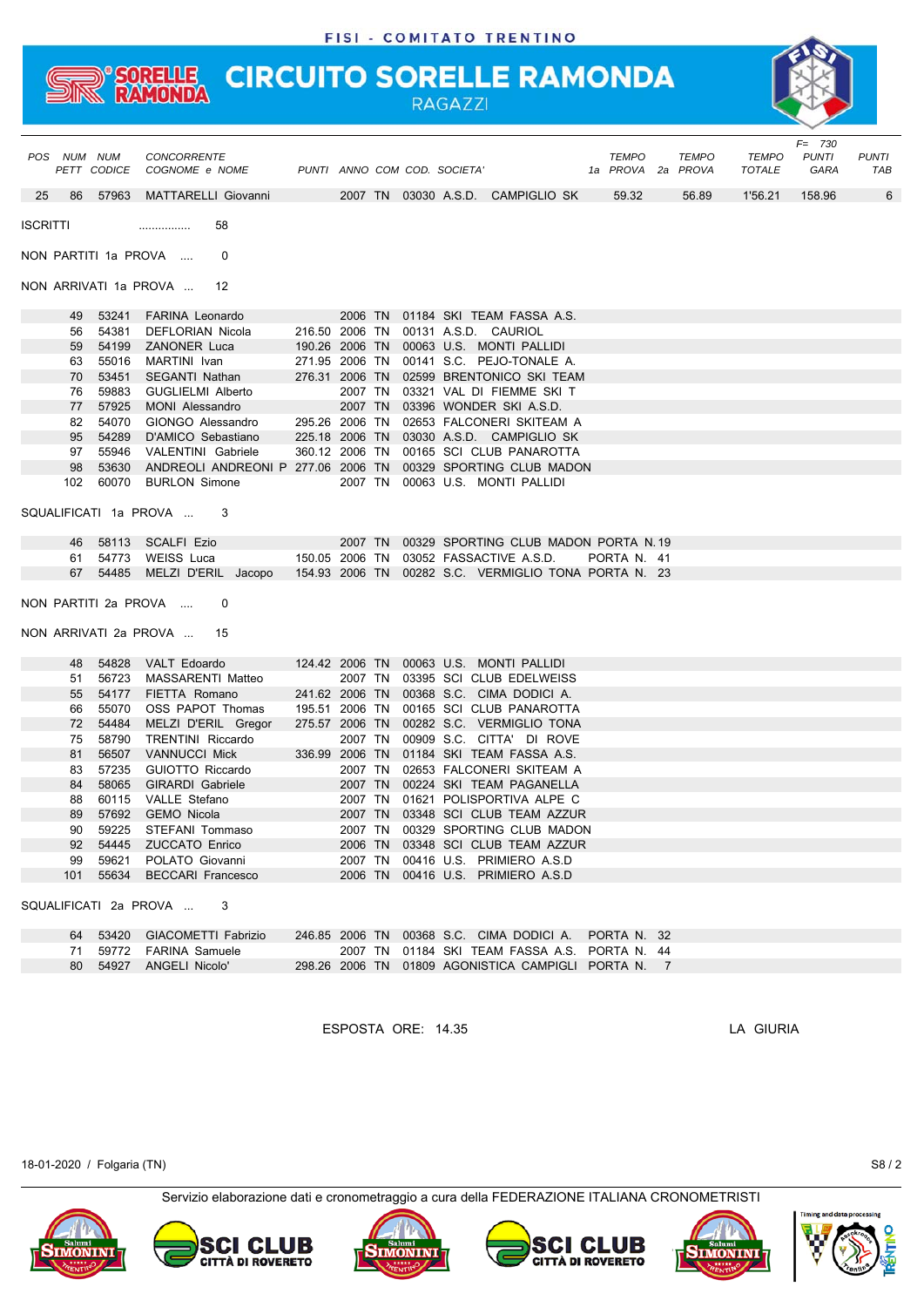

**CIRCUITO ITAS MUTUA ALLIEVI** 



## **5. TROFEO SALUMI SIMONINI GARA INTERCIRCOSCRIZIONALE SLALOM SPECIALE** CLASSIFICA UFFICIALE



|        |                                               |                         | Codex: A FDA0061 Cod.FISI:<br>5º Trofeo Salumi Simonini<br>COD. ORGANIZZATORI<br>LOCALITA' Folgaria                                        |             | (TN)                                                                                      |                                 | 00909                                                          | RQ_CHI(R3) Gr.Soc.=Y P.FISI=Y<br>GARA CAL. FED. O REG. N°<br>NOME SOCIETA' CITTA' DI ROVERETO<br><b>DATA</b>                                                                |                                           | $P_{\cdot}$ Reg $_{\cdot}$ =N             | DA0061<br>18/ 1/2020                                |                                          |                             |
|--------|-----------------------------------------------|-------------------------|--------------------------------------------------------------------------------------------------------------------------------------------|-------------|-------------------------------------------------------------------------------------------|---------------------------------|----------------------------------------------------------------|-----------------------------------------------------------------------------------------------------------------------------------------------------------------------------|-------------------------------------------|-------------------------------------------|-----------------------------------------------------|------------------------------------------|-----------------------------|
|        |                                               |                         | <b>GIURIA</b>                                                                                                                              |             |                                                                                           |                                 |                                                                | CARATTERISTICHE TECNICHE                                                                                                                                                    |                                           |                                           |                                                     |                                          |                             |
|        |                                               |                         | DELEGATO TECNICO<br><b>ARBITRO</b><br>DIRETTORE DI GARA                                                                                    |             | STENGHEL D.<br>PANGRAZZI P.<br>PREZZI F.                                                  |                                 |                                                                | 26308 NOME PISTA<br>33096 PARTENZA<br>17852 ARRIVO<br><b>DISLIVELLO</b>                                                                                                     |                                           |                                           | <b>AGONISTICA</b><br>1496 m<br>1336 m<br>160 m      |                                          |                             |
|        |                                               |                         | <b>TRACCIATORE</b><br><b>APRIPISTA</b>                                                                                                     |             | BALLERIN W.<br>- A - CALLIARI C.<br>- B - ANTOLINI G.<br>- C - DEGARA A.<br>- D - PORT D. |                                 |                                                                | N° OMOLOGAZIONE NAZ.<br>- A - CALLIARI C.<br>- B - ANTOLINI G.<br>- C - DEGARA A.<br>$-D - PORT D$ .                                                                        | BERTOLDI M.                               |                                           | 10/095/TN/A<br>10/095/TN/A                          |                                          |                             |
|        |                                               |                         | NUMERO DI PORTE<br>ORA DI PARTENZA<br>TEMPO: Neve<br>Pettorali<br>PENALIZZAZIONE CALCOLATA: 121.56                                         | bianchi/blu | 56 (54)<br>10.20                                                                          | NEVE: Fresca<br>con numero nero |                                                                | PENALIZZAZIONE APPLICATA: 121.56                                                                                                                                            | 55 (54)<br>13.20                          | TEMPERATURA P: -2°C A: -1°C               |                                                     |                                          |                             |
|        | POS NUM NUM                                   |                         | <b>CONCORRENTE</b><br>PETT CODICE COGNOME e NOME                                                                                           |             |                                                                                           |                                 | PUNTI ANNO COM COD. SOCIETA'<br><b>U16 ALLIEVI - FEMMINILE</b> |                                                                                                                                                                             | <b>TEMPO</b><br>1a PROVA 2a PROVA         | <b>TEMPO</b>                              | <b>TEMPO</b><br><b>TOTALE</b>                       | $F = 730$<br><b>PUNTI</b><br><b>GARA</b> | <b>PUNTI</b><br><b>TAE</b>  |
| 3<br>4 | $1 \quad 111$<br>2 106<br>105<br>114<br>5 120 | 48064<br>49088<br>48254 | 48322 RIGHI Virginia 168.55 2004 TN 03395 SCI CLUB EDELWEISS<br>CARPANO Asia<br>ANDREAZZA Carlotta<br>MALFATTI Giada<br>53158 LONGHI Greta |             |                                                                                           |                                 |                                                                | 205.12 2004 TN 01184 SKI TEAM FASSA A.S.<br>219.27 2004 TN 03321 VAL DI FIEMME SKI T<br>248.97 2004 TN 00240 SKI TEAM VALDISOLE<br>109.25 2005 TN 00282 S.C. VERMIGLIO TONA | 47.90<br>48.30<br>49.28<br>49.56<br>49.51 | 48.42<br>48.88<br>48.74<br>49.06<br>49.91 | 1'36.32<br>1'37.18<br>1'38.02<br>1'38.62<br>1'39.42 | 0.00<br>6.52<br>12.88<br>17.43<br>23.49  | 100<br>80<br>60<br>50<br>45 |
|        |                                               |                         | 6 122 52109 CATTA Maraborita                                                                                                               |             |                                                                                           |                                 |                                                                | 120.12 2005 TN 02020 A C D CAMPICLIO CK                                                                                                                                     | 50.60                                     | $\Lambda$ $\Omega$ $\Omega$               | חס חכיו                                             | 27.0G                                    | $\Lambda$                   |

3 105 49088 ANDREAZZA Carlotta 219.27 2004 TN 03321 VAL DI FIEMME SKI T 49.28 48.74 1'38.02 12.88 60 4 114 48254 MALFATTI Giada 248.97 2004 TN 00240 SKI TEAM VALDISOLE 49.56 49.06 1'38.62 17.43 50 5 120 53158 LONGHI Greta 109.25 2005 TN 00282 S.C. VERMIGLIO TONA 49.51 49.91 1'39.42 23.49 45 6 132 52108 GATTA Margherita 120.13 2005 TN 03030 A.S.D. CAMPIGLIO SK 50.69 49.20 1'39.89 27.06 40 104 47964 BERTOLINI Alessandr 169.88 2004 TN 00329 SPORTING CLUB MADON 49.69 50.20 1'39.89 27.06 40 8 115 86005 NERI Caterina 277.75 2004 TN 03395 SCI CLUB EDELWEISS 50.30 49.84 1'40.14 28.95 32 9 113 52952 PIAZZI Valeria 144.50 2005 TN 03315 U.S. CORNACCI TESER 50.51 49.97 1'40.48 31.53 29 10 138 48944 CAVALLONI Cecilia 195.74 2004 TN 01621 POLISPORTIVA ALPE C 51.61 48.97 1'40.58 32.29 26 11 117 49739 CASTIGNOLI Bekelech 179.68 2004 TN 03030 A.S.D. CAMPIGLIO SK 50.86 49.86 1'40.72 33.35 24 12 141 49166 CASTELLAN Alexia 213.86 2004 TN 00224 SKI TEAM PAGANELLA 52.06 49.70 1'41.76 41.23 22 13 129 52138 MOSER ZOTTA Annalis 221.08 2005 TN 00165 SCI CLUB PANAROTTA 53.06 50.14 1'43.20 52.14 20 14 131 48973 DAZ Tiziana 290.90 2004 TN 00135 U.S. RUFFRE' - MEND 54.20 51.04 1'45.24 67.60 18 15 134 49410 DE VITO Sara 343.71 2004 TN 01839 S.C. RUJOCH A.S.D. 53.88 51.41 1'45.29 67.98 16 16 135 49092 FORRER Caterina 227.85 2004 TN 01621 POLISPORTIVA ALPE C 54.61 51.57 1'46.18 74.73 15 17 133 49933 DEGAN Emma 279.14 2004 TN 03348 SCI CLUB TEAM AZZUR 53.39 53.51 1'46.90 80.18 14 18 136 49678 TASIN Silvia 341.31 2004 TN 00224 SKI TEAM PAGANELLA 55.72 51.99 1'47.71 86.32 13 19 123 51740 COSTANTINO Victoria 170.02 2005 TN 01184 SKI TEAM FASSA A.S. 54.53 53.65 1'48.18 89.89 12 20 127 49345 MANFROI Gioia 2004 TN 00416 U.S. PRIMIERO A.S.D 57.40 53.47 1'50.87 110.27 11 21 118 48216 CHIOCCHETTI Ambra 363.78 2004 TN 03052 FASSACTIVE A.S.D. 56.83 54.54 1'51.37 114.06 10 22 145 51958 MORASCHINI Aurora 236.17 2005 TN 00224 SKI TEAM PAGANELLA 57.42 54.86 1'52.28 120.96 9

18-01-2020 / Folgaria (TN) S8 / 1











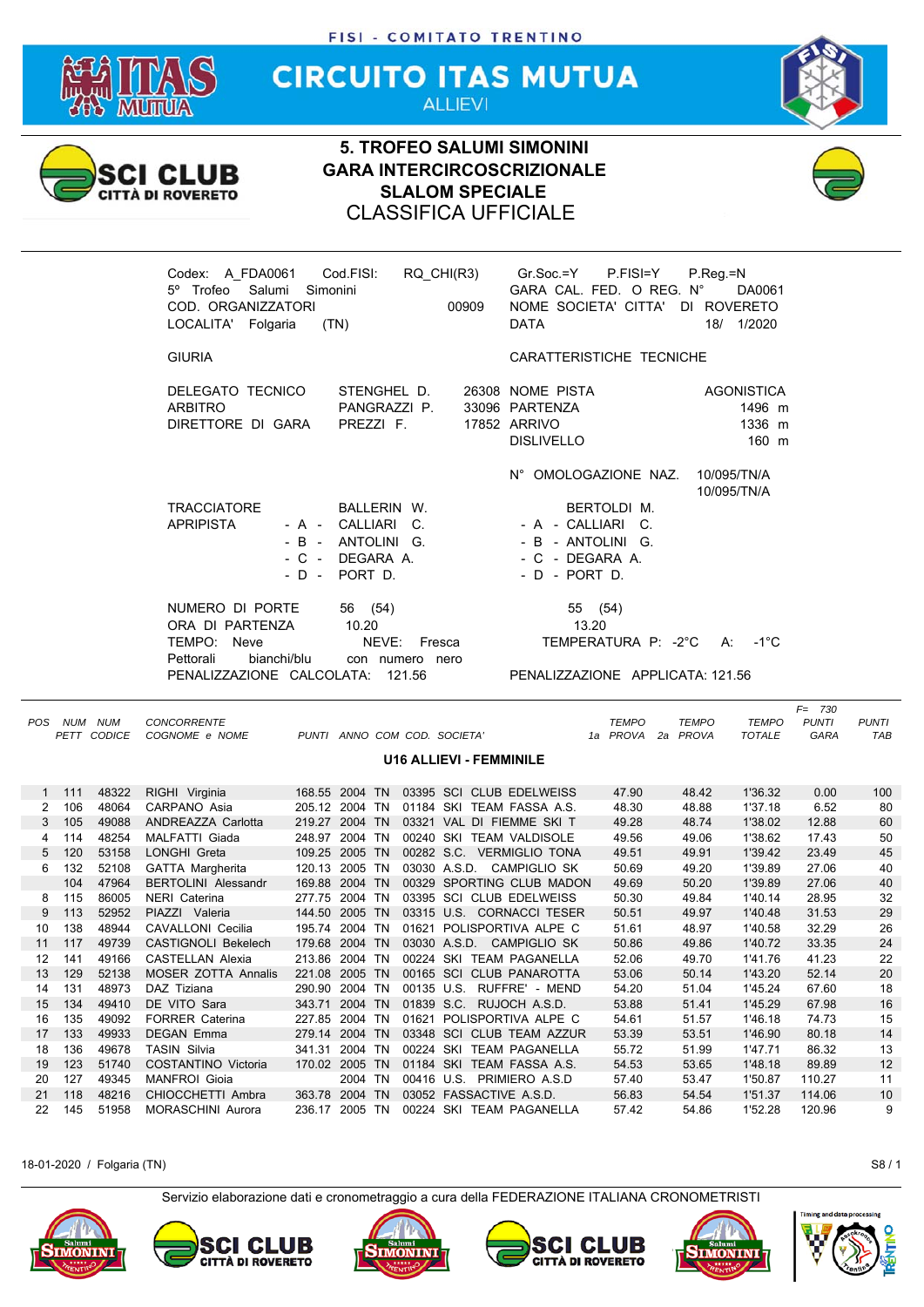

# **CIRCUITO ITAS MUTUA**



| POS NUM NUM                                   |       | <b>CONCORRENTE</b><br>PETT CODICE COGNOME e NOME |                | PUNTI ANNO COM COD. SOCIETA'                         | <b>TEMPO</b> | <b>TEMPO</b><br>1a PROVA 2a PROVA | <b>TEMPO</b><br><b>TOTALE</b> | $F = 730$<br><b>PUNTI</b><br>GARA | PUNTI<br><b>TAB</b> |
|-----------------------------------------------|-------|--------------------------------------------------|----------------|------------------------------------------------------|--------------|-----------------------------------|-------------------------------|-----------------------------------|---------------------|
| <b>ISCRITTI</b>                               |       | 44<br>.                                          |                |                                                      |              |                                   |                               |                                   |                     |
| NON PARTITI 1a PROVA                          |       | $\Omega$                                         |                |                                                      |              |                                   |                               |                                   |                     |
| NON ARRIVATI 1a PROVA                         |       | 15                                               |                |                                                      |              |                                   |                               |                                   |                     |
| 103                                           | 49812 | <b>BERNARD Carolina</b>                          |                | 304.02 2004 TN 01184 SKI TEAM FASSA A.S.             |              |                                   |                               |                                   |                     |
| 107                                           | 52370 | <b>ANTOLINI Mariavitto</b>                       |                | 163.29 2005 TN 00329 SPORTING CLUB MADON             |              |                                   |                               |                                   |                     |
| 108                                           | 50792 | <b>COSNER Maria</b>                              |                | 220.00 2005 TN 00416 U.S. PRIMIERO A.S.D             |              |                                   |                               |                                   |                     |
| 109                                           | 47886 | DE DAVIDE Chiara                                 |                | 279.71 2004 TN 03396 WONDER SKI A.S.D.               |              |                                   |                               |                                   |                     |
| 110                                           | 48228 | <b>CASEROTTI Giada</b>                           |                | 181.64 2004 TN 00141 S.C. PEJO-TONALE A.             |              |                                   |                               |                                   |                     |
| 116                                           | 47887 | DE DAVIDE Vittoria                               | 251.93 2004 TN | 03396 WONDER SKI A.S.D.                              |              |                                   |                               |                                   |                     |
| 121                                           | 52836 | GIANNINI Anna                                    |                | 172.79 2005 TN 00329 SPORTING CLUB MADON             |              |                                   |                               |                                   |                     |
| 122                                           | 51482 | <b>ANDREOLLI Giulia</b>                          |                | 134.14 2005 TN 02599 BRENTONICO SKI TEAM             |              |                                   |                               |                                   |                     |
| 124                                           | 51427 | COPPARI Camilla                                  |                | 164.62 2005 TN 02653 FALCONERI SKITEAM A             |              |                                   |                               |                                   |                     |
| 125                                           | 48479 | FOLCHETTI Maria Cri                              |                | 271.31 2004 TN 03321 VAL DI FIEMME SKI T             |              |                                   |                               |                                   |                     |
| 126                                           | 49214 | <b>BRAITO Matilde</b>                            |                | 295.59 2004 TN 03321 VAL DI FIEMME SKI T             |              |                                   |                               |                                   |                     |
| 140                                           | 48309 | DELPERO Barbara                                  |                | 343.72 2004 TN 00141 S.C. PEJO-TONALE A.             |              |                                   |                               |                                   |                     |
| 142                                           | 51362 | ROSSI Margherita                                 |                | 158.19 2005 TN 00909 S.C. CITTA' DI ROVE             |              |                                   |                               |                                   |                     |
| 144                                           | 52127 | CALLEGARO Letizia                                |                | 393.37 2005 TN 00416 U.S. PRIMIERO A.S.D             |              |                                   |                               |                                   |                     |
| 146                                           | 52078 | GUSSAGO Giorgia                                  |                | 156.64 2005 TN 00329 SPORTING CLUB MADON             |              |                                   |                               |                                   |                     |
| SQUALIFICATI 1a PROVA                         |       | $\overline{1}$                                   |                |                                                      |              |                                   |                               |                                   |                     |
| 139                                           |       | 51765 ZOLA Alessia                               |                | 209.22 2005 TN 02949 AGONISTICA VALSABBI PORTA N. 44 |              |                                   |                               |                                   |                     |
| NON PARTITI 2a PROVA<br>NON ARRIVATI 2a PROVA |       | $\Omega$<br>6                                    |                |                                                      |              |                                   |                               |                                   |                     |
| 112                                           | 52368 | <b>SEMPREBON Francesca</b>                       |                | 104.36 2005 TN 02599 BRENTONICO SKI TEAM             |              |                                   |                               |                                   |                     |
| 119                                           | 49679 | SARDINI Marta                                    |                | 2004 TN 03396 WONDER SKI A.S.D.                      |              |                                   |                               |                                   |                     |
| 128                                           | 50544 | <b>ANDREOLLI Elisa</b>                           |                | 172.51 2005 TN 02599 BRENTONICO SKI TEAM             |              |                                   |                               |                                   |                     |
| 130                                           | 51688 | RIGATO Sofia                                     |                | 207.80 2005 TN 00010 US DOLOMITICA                   |              |                                   |                               |                                   |                     |
| 137                                           | 50791 | MANZATO Emma                                     |                | 202.23 2005 TN 02653 FALCONERI SKITEAM A             |              |                                   |                               |                                   |                     |
| 143                                           | 51004 | SARTORETTO Emma                                  |                | 262.24 2005 TN 00416 U.S. PRIMIERO A.S.D             |              |                                   |                               |                                   |                     |
| SQUALIFICATI 2a PROVA                         |       | $\Omega$                                         |                |                                                      |              |                                   |                               |                                   |                     |

ESPOSTA ORE: 14.35 LA GIURIA

18-01-2020 / Folgaria (TN) S8 / 2











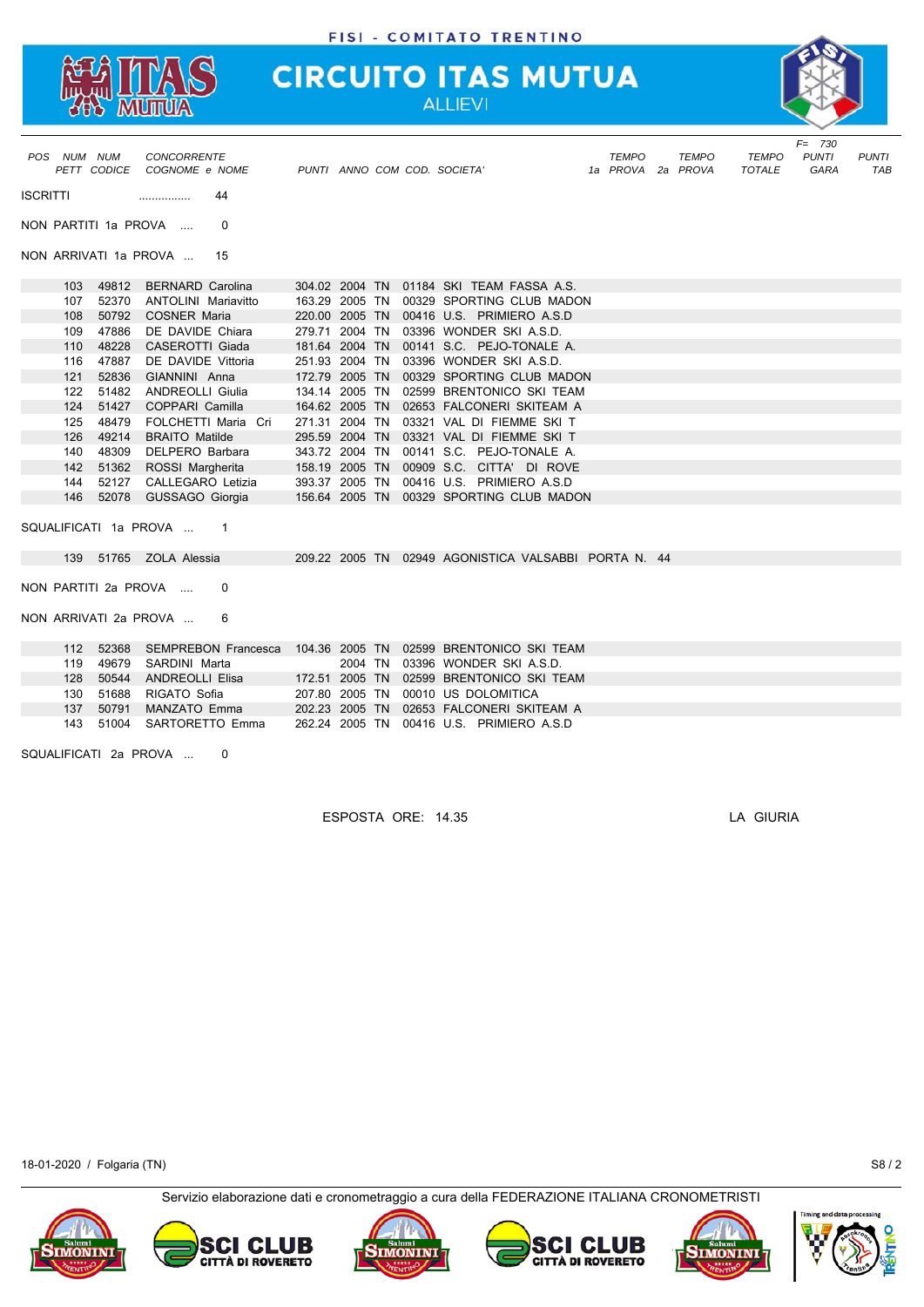

**CIRCUITO ITAS MUTUA ALLIEVI** 



## **5. TROFEO SALUMI SIMONINI GARA INTERCIRCOSCRIZIONALE SLALOM SPECIALE** CLASSIFICA UFFICIALE



| Codex: A MDA0062 Cod.FISI:<br>5 <sup>°</sup> Trofeo Salumi Simonini<br>COD. ORGANIZZATORI<br>LOCALITA' Folgaria | RQ CHI(R3)<br>00909<br>(TN)                                                               | Gr.Soc.=Y P.FISI=Y<br>GARA CAL. FED. O REG. N°<br>NOME SOCIETA' CITTA' DI ROVERETO<br><b>DATA</b>                  | $P_{\cdot}$ Reg $_{\cdot}$ =N<br>DA0061<br>18/ 1/2020 |
|-----------------------------------------------------------------------------------------------------------------|-------------------------------------------------------------------------------------------|--------------------------------------------------------------------------------------------------------------------|-------------------------------------------------------|
| <b>GIURIA</b>                                                                                                   |                                                                                           | CARATTERISTICHE TECNICHE                                                                                           |                                                       |
| DELEGATO TECNICO<br><b>ARBITRO</b><br>DIRETTORE DI GARA                                                         | STENGHEL D.<br>PANGRAZZI P.<br>PREZZI F.                                                  | 26308 NOME PISTA<br>33096 PARTENZA<br>17852 ARRIVO<br><b>DISLIVELLO</b>                                            | AGONISTICA<br>1496 m<br>1336 m<br>160 m               |
| <b>TRACCIATORE</b><br><b>APRIPISTA</b>                                                                          | BALLERIN W.<br>- A - CALLIARI C.<br>- B - ANTOLINI G.<br>- C - DEGARA A.<br>- D - PORT D. | N° OMOLOGAZIONE NAZ.<br>BERTOLDI M.<br>- A - CALLIARI C.<br>- B - ANTOLINI G.<br>$-C$ - DEGARA A.<br>- D - PORT D. | 10/095/TN/A<br>10/095/TN/A                            |
| NUMERO DI PORTE<br>ORA DI PARTENZA<br>TEMPO: Neve<br>Pettorali<br>bianchi<br>PENALIZZAZIONE CALCOLATA:          | 56 (54)<br>10.55<br>NEVE:<br>Fresca<br>/ blu con numero nero<br>102.72                    | 55 (54)<br>13.55<br>TEMPERATURA P: -2°C A: -1°C<br>PENALIZZAZIONE APPLICATA: 102.72                                |                                                       |

*F= 730 POS NUM NUM CONCORRENTE TEMPO TEMPO TEMPO PUNTI PUNTI PETT CODICE COGNOME e NOME PUNTI ANNO COM COD. SOCIETA' 1a PROVA 2a PROVA TOTALE GARA TAB* **U16 ALLIEVI - MASCHILE** 1 162 48475 SPERI Tommaso 215.07 2004 TN 00909 S.C. CITTA' DI ROVE 45.21 46.21 1'31.42 0.00 100 2 159 51623 ZORZI Sebastiano 93.15 2005 TN 03321 VAL DI FIEMME SKI T 45.70 45.91 1'31.61 1.52 80 3 156 50435 ZAMPINI Alessio 107.18 2005 TN 03396 WONDER SKI A.S.D. 46.25 45.86 1'32.11 5.51 60 4 157 49016 COSSA Roberto 263.98 2004 TN 00416 U.S. PRIMIERO A.S.D 46.44 45.80 1'32.24 6.55 50 5 158 49076 CHINCARINI Pietro-A 111.41 2004 TN 00326 S.C. MONTE BALDO MA 47.06 45.32 1'32.38 7.67 45 6 160 48679 GASPERI Pietro 145.86 2004 TN 03321 VAL DI FIEMME SKI T 47.01 45.45 1'32.46 8.30 40 7 166 49682 ZANOL Andrea 182.18 2004 TN 03321 VAL DI FIEMME SKI T 46.97 45.99 1'32.96 12.30 36 8 206 50892 MASSIGNANI Vittorio 2005 TN 02653 FALCONERI SKITEAM A 47.61 46.18 1'33.79 18.92 32 9 152 49592 DELLANTONIO Andrea 220.67 2004 TN 01184 SKI TEAM FASSA A.S. 47.36 46.90 1'34.26 22.68 29 10 164 50804 SCAGNOL Tommaso 100.97 2005 TN 00165 SCI CLUB PANAROTTA 47.58 47.02 1'34.60 25.39 26 11 151 49365 UBERTAZZI Gianluca 264.08 2004 TN 00141 S.C. PEJO-TONALE A. 48.36 47.10 1'35.46 32.26 24 12 155 50128 BONAPACE Luca 282.72 2004 TN 00329 SPORTING CLUB MADON 48.66 46.96 1'35.62 33.54 22 13 169 49331 BATTISTONI Tommaso 166.96 2004 TN 00326 S.C. MONTE BALDO MA 49.18 46.81 1'35.99 36.49 20 14 153 50570 FILOSI Fabio 157.82 2005 TN 00329 SPORTING CLUB MADON 48.51 47.68 1'36.19 38.09 18 15 165 48570 MORESCHINI Simone 196.42 2004 TN 00240 SKI TEAM VALDISOLE 47.19 49.11 1'36.30 38.97 16 16 186 52302 DUMINI Matteo 154.53 2005 TN 03052 FASSACTIVE A.S.D. 49.13 47.56 1'36.69 42.08 15 17 185 48181 COIN Jacopo 183.94 2004 TN 00165 SCI CLUB PANAROTTA 49.26 47.71 1'36.97 44.32 14 18 193 51038 TOSCHI-Gabriele 164.06 2005 TN 00282 S.C. VERMIGLIO TONA 19.53 147.74 1'37.27 146.71 13<br>19 177 51700 MASTROBATTISTA-Dani 210.66 2005 TN 00063 U.S. MONTI-PALLIDI 147.35 50.42 1'37.77 50.71 12 19 177 51700 MASTROBATTISTA Dani 210.66 2005 TN 00063 U.S. MONTI PALLIDI 47.35 50.42 1'37.77 50.71 12 20 207 49757 MONI Giovanni 302.14 2004 TN 03396 WONDER SKI A.S.D. 50.06 47.87 1'37.93 51.98 11 21 188 52684 PICCOLO Paolo 188.66 2005 TN 01621 POLISPORTIVA ALPE C 50.10 48.12 1'38.22 54.30 10 22 168 47865 BONELLI Thomas 194.19 2004 TN 03052 FASSACTIVE A.S.D. 53.67 46.60 1'40.27 70.67 9 23 199 50849 FORNARI Luca 253.03 2005 TN 03321 VAL DI FIEMME SKI T 52.14 48.83 1'40.97 76.26 8 24 184 52340 BENEDETTI Dawide To 138.25 2005 TN 02599 BRENTONICO SKI TEAM 51.76 50.02 1'41.78 82.73 7

18-01-2020 / Folgaria (TN) S8 / 1